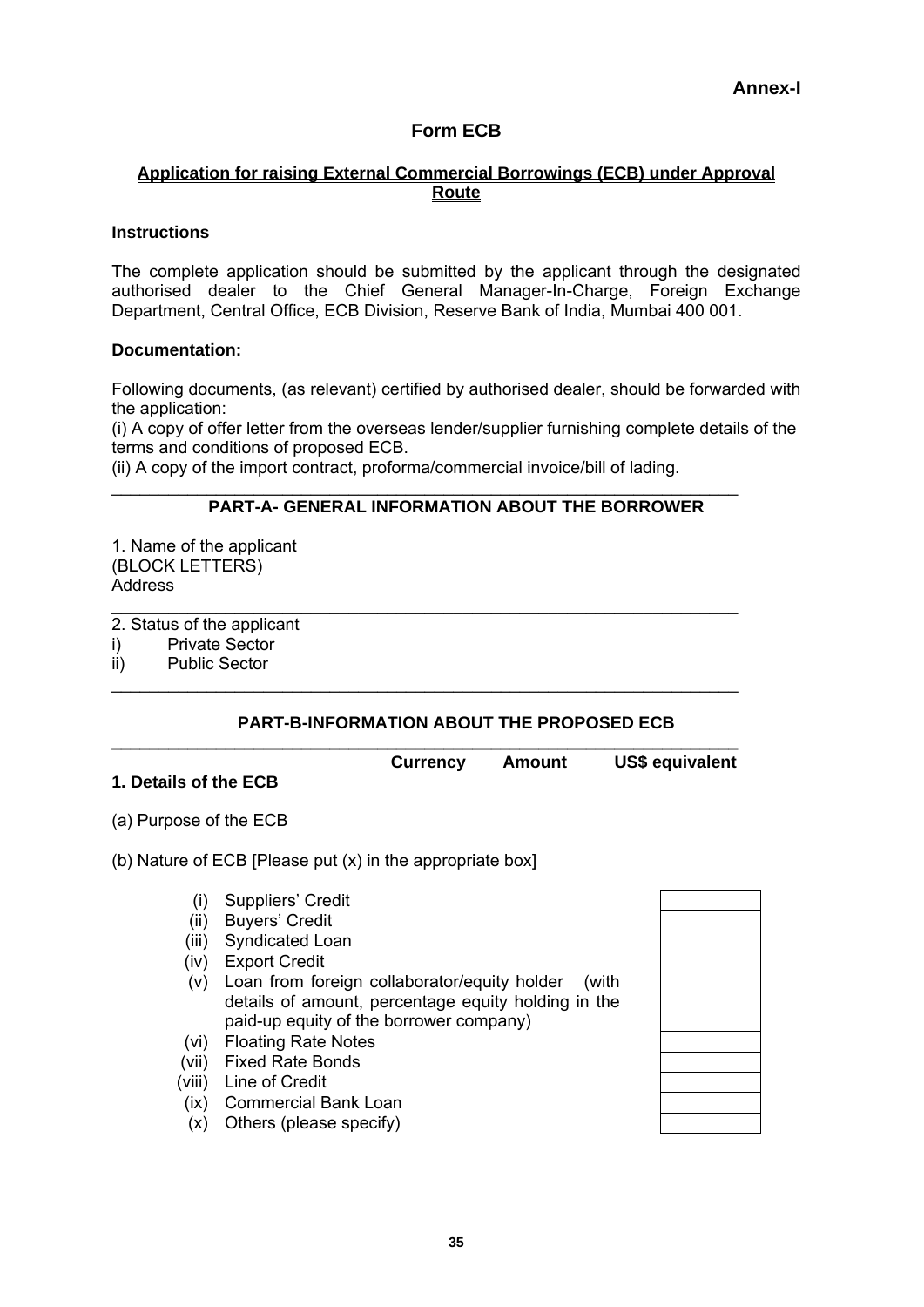# (c) Terms and conditions of the ECB

- (i) Rate of interest
- (ii) Up-front fee
- (iii) Management fee
- (iv) Other charges, if any (Please specify)
- $(v)$  All-in-cost
- (vi) Commitment fee
- (vii) Rate of penal interest :
- (viii) Period of ECB :
- $(ix)$  Details of call/put option, if any.
- (x) Grace / moratorium period :
- (xi) Repayment terms (half yearly/annually/bullet) :
- (xii) Average maturity \_\_\_\_\_\_\_\_\_\_\_\_\_\_\_\_\_\_\_\_\_\_\_\_\_\_\_\_\_\_\_\_\_\_\_\_\_\_\_\_\_\_\_\_\_\_\_\_\_\_\_\_\_\_\_\_\_\_\_\_\_\_\_\_\_\_

# **2. Details of the lender**

Name and address of the lender/supplier

#### \_\_\_\_\_\_\_\_\_\_\_\_\_\_\_\_\_\_\_\_\_\_\_\_\_\_\_\_\_\_\_\_\_\_\_\_\_\_\_\_\_\_\_\_\_\_\_\_\_\_\_\_\_\_\_\_\_\_\_\_\_\_\_\_\_\_ **3. Nature of security to be provided, if any.**

# **PART C – INFORMATION ABOUT DRAW DOWN AND REPAYMENTS**

\_\_\_\_\_\_\_\_\_\_\_\_\_\_\_\_\_\_\_\_\_\_\_\_\_\_\_\_\_\_\_\_\_\_\_\_\_\_\_\_\_\_\_\_\_\_\_\_\_\_\_\_\_\_\_\_\_\_\_\_\_\_\_\_

| <b>Proposed Schedule</b> |      |               |                               |      |        |                         |      |               |
|--------------------------|------|---------------|-------------------------------|------|--------|-------------------------|------|---------------|
| Draw-down                |      |               | <b>Repayment of Principal</b> |      |        | <b>Interest Payment</b> |      |               |
| <b>Month</b>             | Year | <b>Amount</b> | Month                         | Year | Amount | <b>Month</b>            | Year | <b>Amount</b> |
|                          |      |               |                               |      |        |                         |      |               |
|                          |      |               |                               |      |        |                         |      |               |
|                          |      |               |                               |      |        |                         |      |               |
|                          |      |               |                               |      |        |                         |      |               |

# **PART D – ADDITIONAL INFORMATION**

| 1. Information about the project |
|----------------------------------|
|----------------------------------|

# i) Name & location of the project :

- ii) Total cost of the project : Rs. USD
- iii) Total ECB as a % of project cost :
- iv) Nature of the project :
- v) Whether Appraised by
- financial institution/bank :
- vi) Infrastructure Sector : :
	- a) Power
	- b) Telecommunication
	- c) Railways
	- d) Roads including bridges
	- e) Ports
	- f) Industrial parks
	- g) Urban infrastructure Water supply, Sanitation and sewerage.
- vii) Whether requires clearance from any : statutory authority ? If yes, furnish the name of authority, clearance no. and date.